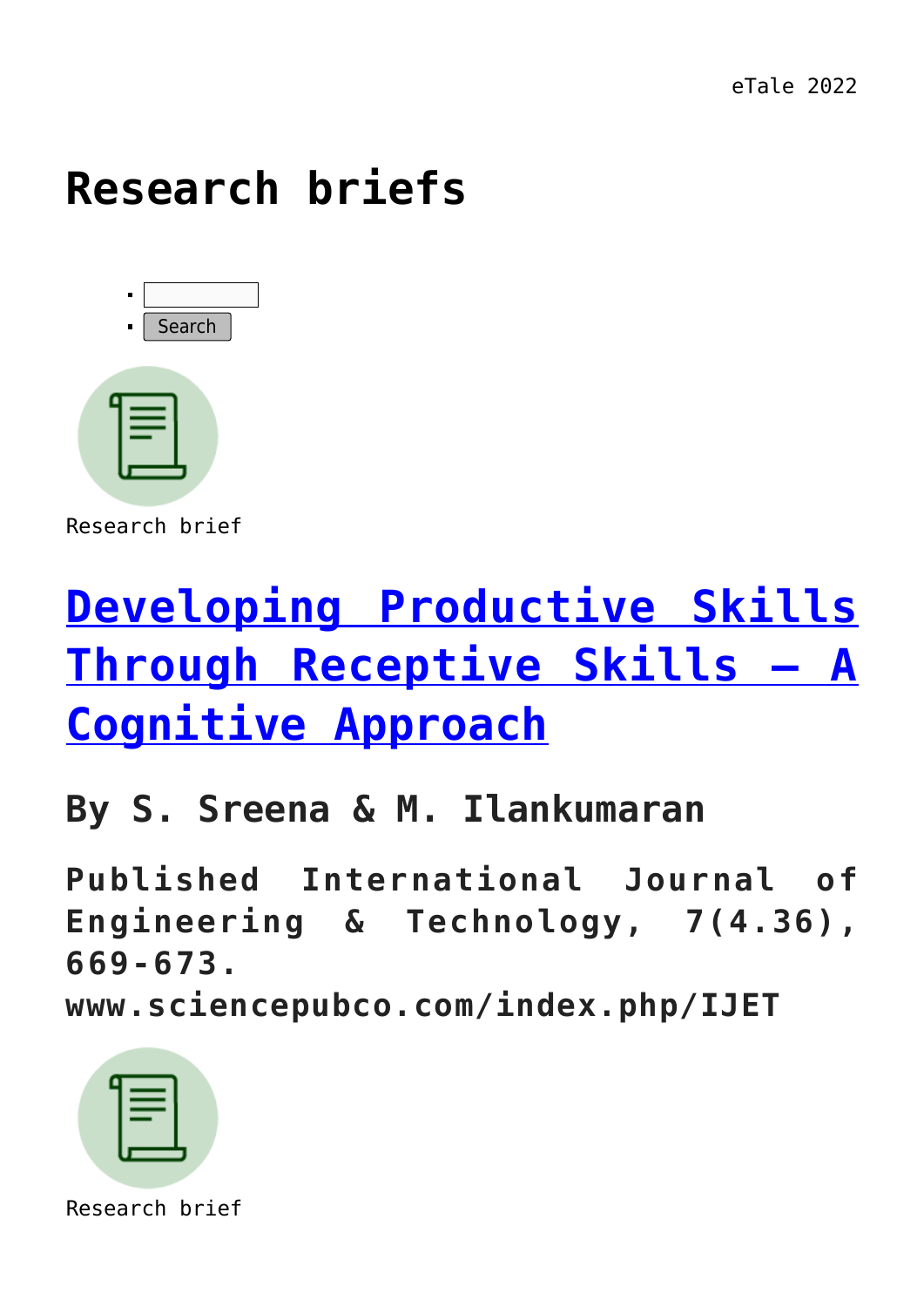## **[Building Students' Evaluative](https://dev.taleafrica.com/2022/01/03/building-students-evaluative-and-productive-expertise-in-the-writing-classroom/) [And Productive Expertise in](https://dev.taleafrica.com/2022/01/03/building-students-evaluative-and-productive-expertise-in-the-writing-classroom/) [the Writing Classroom](https://dev.taleafrica.com/2022/01/03/building-students-evaluative-and-productive-expertise-in-the-writing-classroom/)**

**By Eleanor M. Hawe & Helen R. Dixon**

**Published Assessing Writing, 19, 66-79. http://dx.doi.org/10.1016/j.asw.2013.11.0 04**

Research brief

**[Effective Beginning](https://dev.taleafrica.com/2021/12/28/literacy-and-child-development-in-a-contemporary-african-society/) [Handwriting Instruction:](https://dev.taleafrica.com/2021/12/28/literacy-and-child-development-in-a-contemporary-african-society/) [Multi-modal, Consistent](https://dev.taleafrica.com/2021/12/28/literacy-and-child-development-in-a-contemporary-african-society/) [Format for Two Years, and](https://dev.taleafrica.com/2021/12/28/literacy-and-child-development-in-a-contemporary-african-society/) [Linked to Spelling and](https://dev.taleafrica.com/2021/12/28/literacy-and-child-development-in-a-contemporary-african-society/) [Composition](https://dev.taleafrica.com/2021/12/28/literacy-and-child-development-in-a-contemporary-african-society/)**

**By Beverly Wolf, Robert D. Abbott &**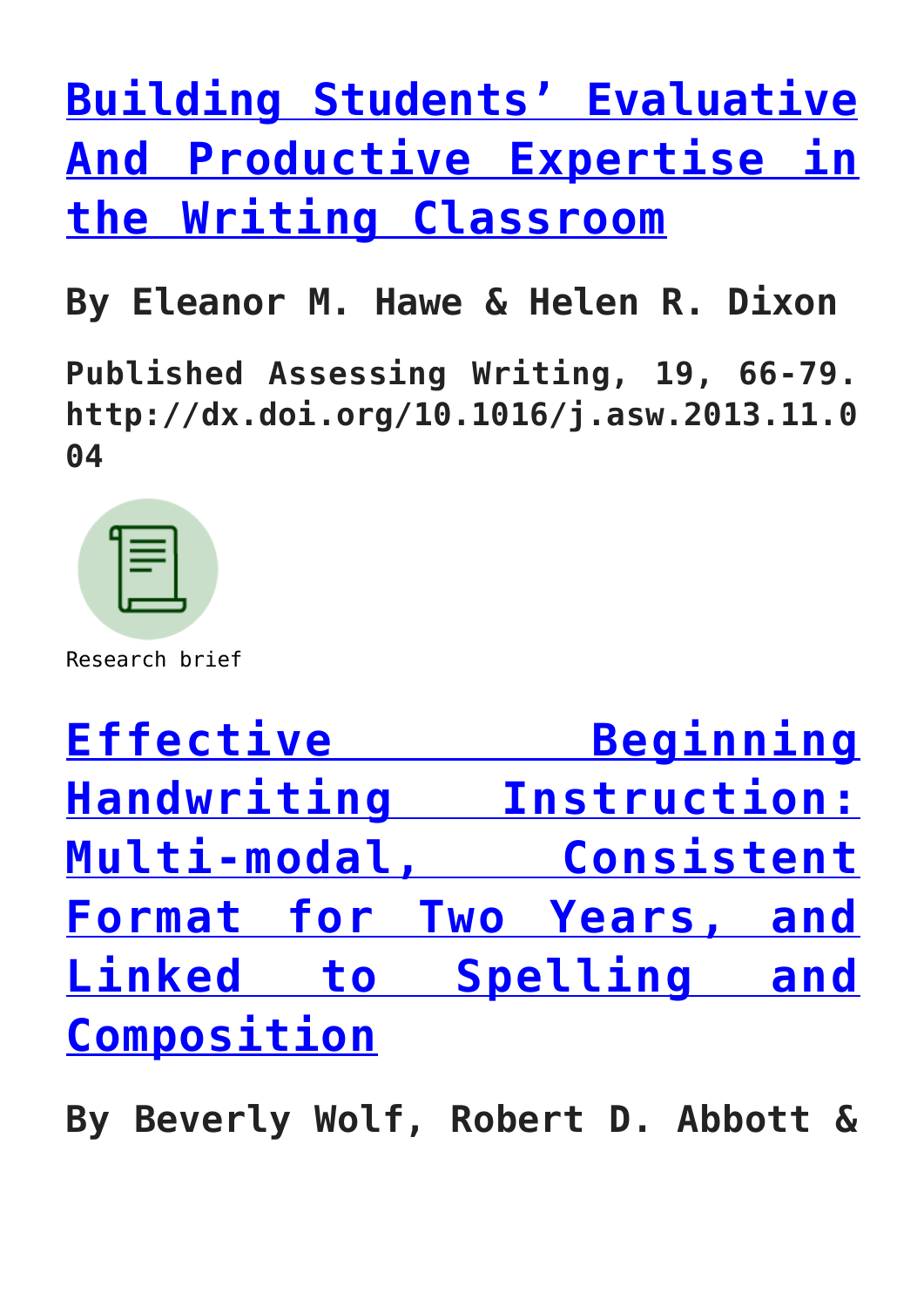#### **Virginia W. Berninger**

**Published Read Writ., 30(2), doi: 10.1007/s11145-016-9674-4.**



Research brief

# **[Literacy and Child](https://dev.taleafrica.com/2021/12/28/task-focused-behaviour-and-literacy-development-a-reciprocal-relationship-3/) [Development in a Contemporary](https://dev.taleafrica.com/2021/12/28/task-focused-behaviour-and-literacy-development-a-reciprocal-relationship-3/) [African Society](https://dev.taleafrica.com/2021/12/28/task-focused-behaviour-and-literacy-development-a-reciprocal-relationship-3/)**

**By Robert Serpell**

**Published Child Development Perspectives, 2020.**



Research brief

#### **[A Meta-Analysis of Single-](https://dev.taleafrica.com/2021/12/28/task-focused-behaviour-and-literacy-development-a-reciprocal-relationship-2/)**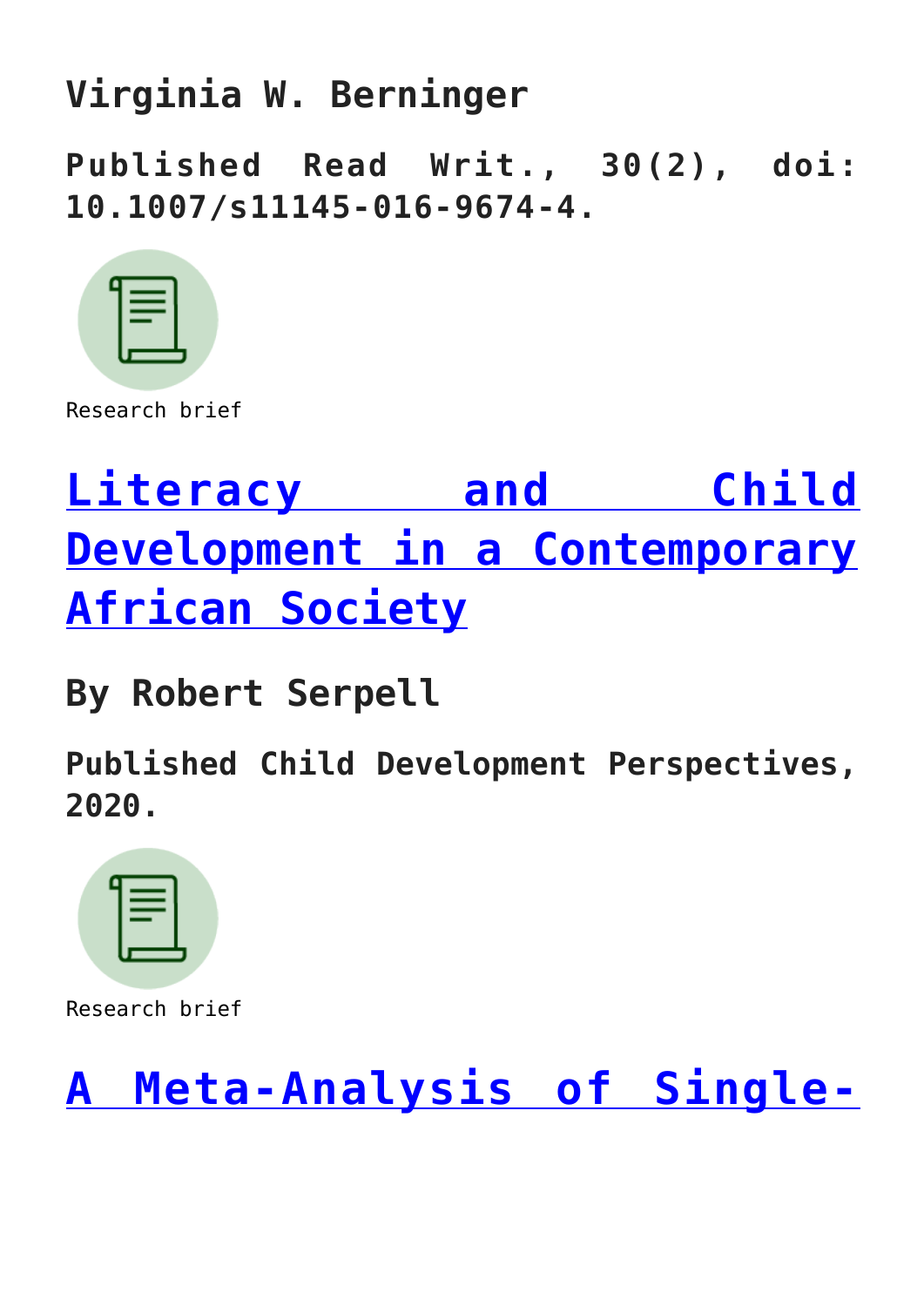### **[Subject Design Writing](https://dev.taleafrica.com/2021/12/28/task-focused-behaviour-and-literacy-development-a-reciprocal-relationship-2/) [Intervention Research](https://dev.taleafrica.com/2021/12/28/task-focused-behaviour-and-literacy-development-a-reciprocal-relationship-2/)**

**By Leslie Ann Rogers & Steve Graham**

**Published Journal of Educational Psychology, 100(4), 879-906. DOI: 10.1037/0022-0663.100.4.879**



Research brief

### **[Task-Focused Behaviour and](https://dev.taleafrica.com/2021/12/28/task-focused-behaviour-and-literacy-development-a-reciprocal-relationship/) [Literacy Development: A](https://dev.taleafrica.com/2021/12/28/task-focused-behaviour-and-literacy-development-a-reciprocal-relationship/) [Reciprocal Relationship](https://dev.taleafrica.com/2021/12/28/task-focused-behaviour-and-literacy-development-a-reciprocal-relationship/)**

**By Riikka Hirvonen, George K. Georgiou, Marja-Kristiina Lerkkanen, Kaisa Aunola & Jari-Erik Nurmi**

**Published Journal of Research in Reading, 33(3), 302-319. DOI:**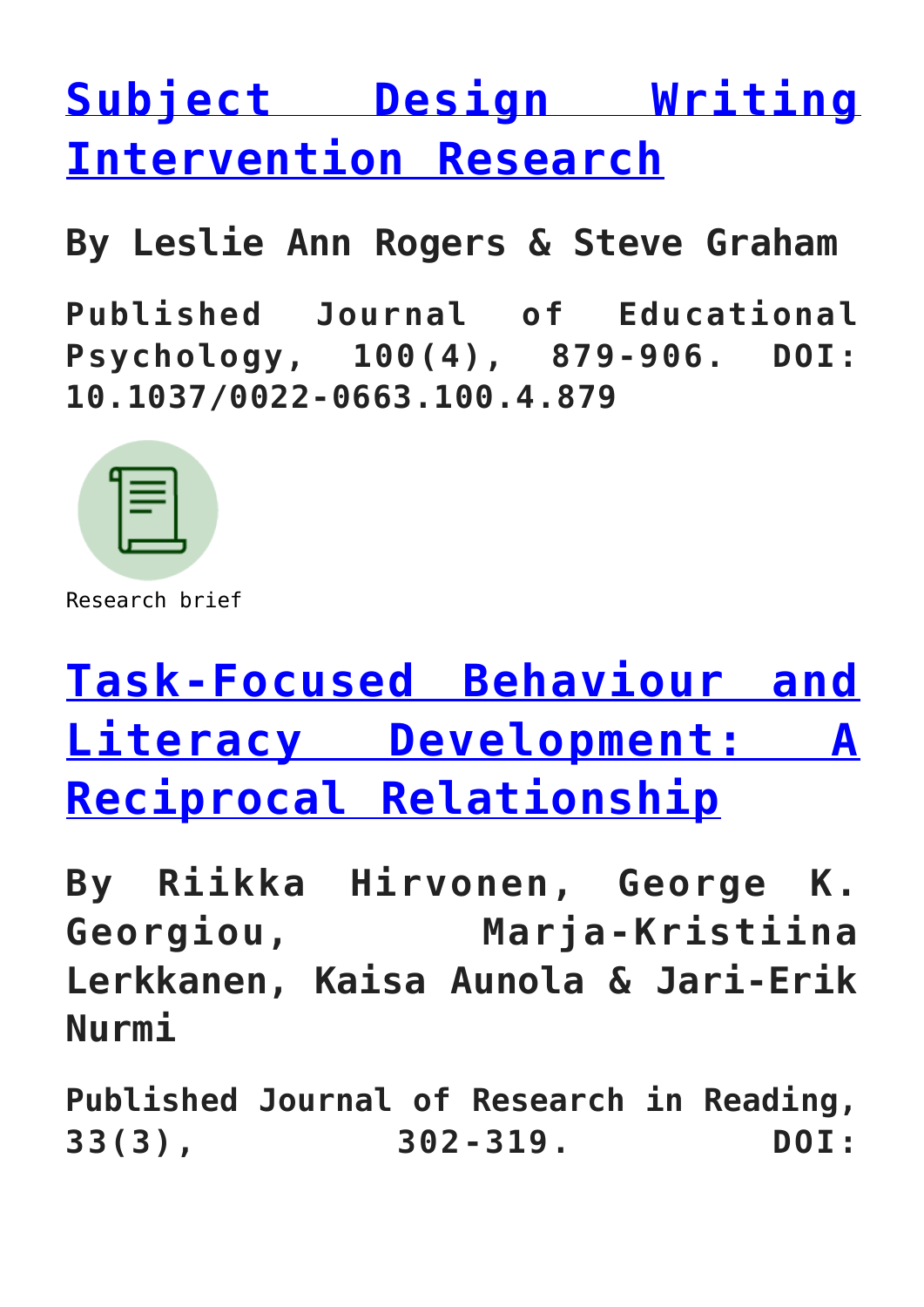#### **10.1111/j.1467-9817.2009.01415.x**



Research brief

## **[Potentials of the](https://dev.taleafrica.com/2021/07/29/potentials-of-the-multiliteracies-pedagogy-for-teaching-english-language-learners-ells-a-review-of-the-literature/) [Multiliteracies Pedagogy for](https://dev.taleafrica.com/2021/07/29/potentials-of-the-multiliteracies-pedagogy-for-teaching-english-language-learners-ells-a-review-of-the-literature/) [Teaching English Language](https://dev.taleafrica.com/2021/07/29/potentials-of-the-multiliteracies-pedagogy-for-teaching-english-language-learners-ells-a-review-of-the-literature/) [Learners \(ELLs\): A Review of](https://dev.taleafrica.com/2021/07/29/potentials-of-the-multiliteracies-pedagogy-for-teaching-english-language-learners-ells-a-review-of-the-literature/) [the Literature](https://dev.taleafrica.com/2021/07/29/potentials-of-the-multiliteracies-pedagogy-for-teaching-english-language-learners-ells-a-review-of-the-literature/)**

**By Shakina Rajendram**

**Published Critical Intersections in Education: An OISE/UT Students' Journal, 3, 1–18.**

Research brief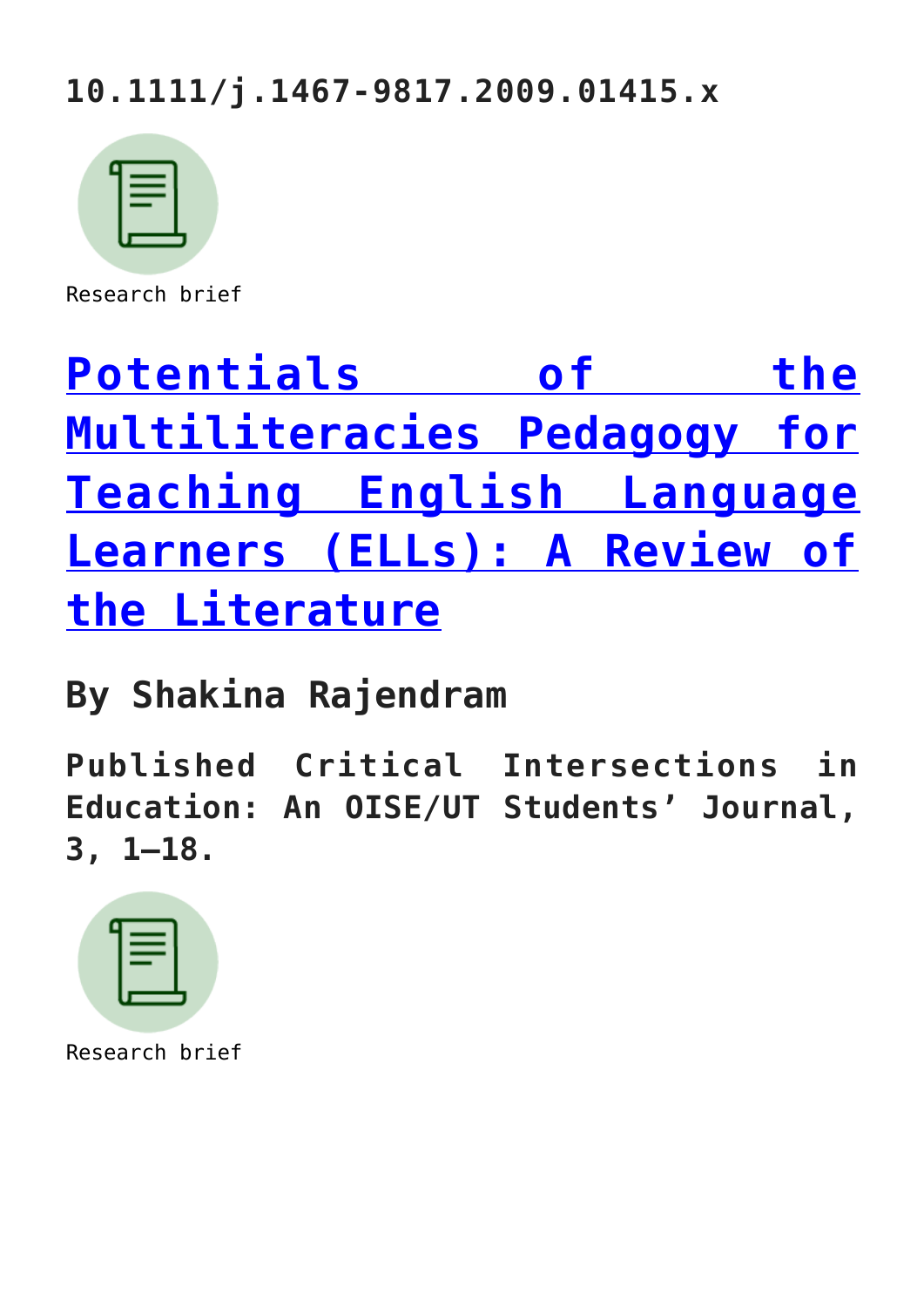**[Reading Achievements of](https://dev.taleafrica.com/2021/07/29/reading-achievements-of-pupils-with-pre-school-background-and-those-without-at-one-primary-school-in-lusaka-district-of-zambia/) [Pupils with Pre-School](https://dev.taleafrica.com/2021/07/29/reading-achievements-of-pupils-with-pre-school-background-and-those-without-at-one-primary-school-in-lusaka-district-of-zambia/) [Background and Those without](https://dev.taleafrica.com/2021/07/29/reading-achievements-of-pupils-with-pre-school-background-and-those-without-at-one-primary-school-in-lusaka-district-of-zambia/) [at One Primary School in](https://dev.taleafrica.com/2021/07/29/reading-achievements-of-pupils-with-pre-school-background-and-those-without-at-one-primary-school-in-lusaka-district-of-zambia/) [Lusaka District of Zambia](https://dev.taleafrica.com/2021/07/29/reading-achievements-of-pupils-with-pre-school-background-and-those-without-at-one-primary-school-in-lusaka-district-of-zambia/)**

**By Morgan Mumba and Sitwe B. Mkandawire**

**Published Malcolm Moffat Multidisciplinary Journal of Research and Education, 1(1): 53–80.**



Research brief

**[Familiar Language Based](https://dev.taleafrica.com/2021/07/29/familiar-language-based-instruction-versus-unfamiliar-language-for-the-teaching-of-reading-and-writing-literacy-skills-a-focus-on-zambian-languages-and-english-at-two-primary-schools-in-lusaka/) [Instruction versus Unfamiliar](https://dev.taleafrica.com/2021/07/29/familiar-language-based-instruction-versus-unfamiliar-language-for-the-teaching-of-reading-and-writing-literacy-skills-a-focus-on-zambian-languages-and-english-at-two-primary-schools-in-lusaka/) [Language for the Teaching of](https://dev.taleafrica.com/2021/07/29/familiar-language-based-instruction-versus-unfamiliar-language-for-the-teaching-of-reading-and-writing-literacy-skills-a-focus-on-zambian-languages-and-english-at-two-primary-schools-in-lusaka/) [Reading and Writing Literacy](https://dev.taleafrica.com/2021/07/29/familiar-language-based-instruction-versus-unfamiliar-language-for-the-teaching-of-reading-and-writing-literacy-skills-a-focus-on-zambian-languages-and-english-at-two-primary-schools-in-lusaka/)**